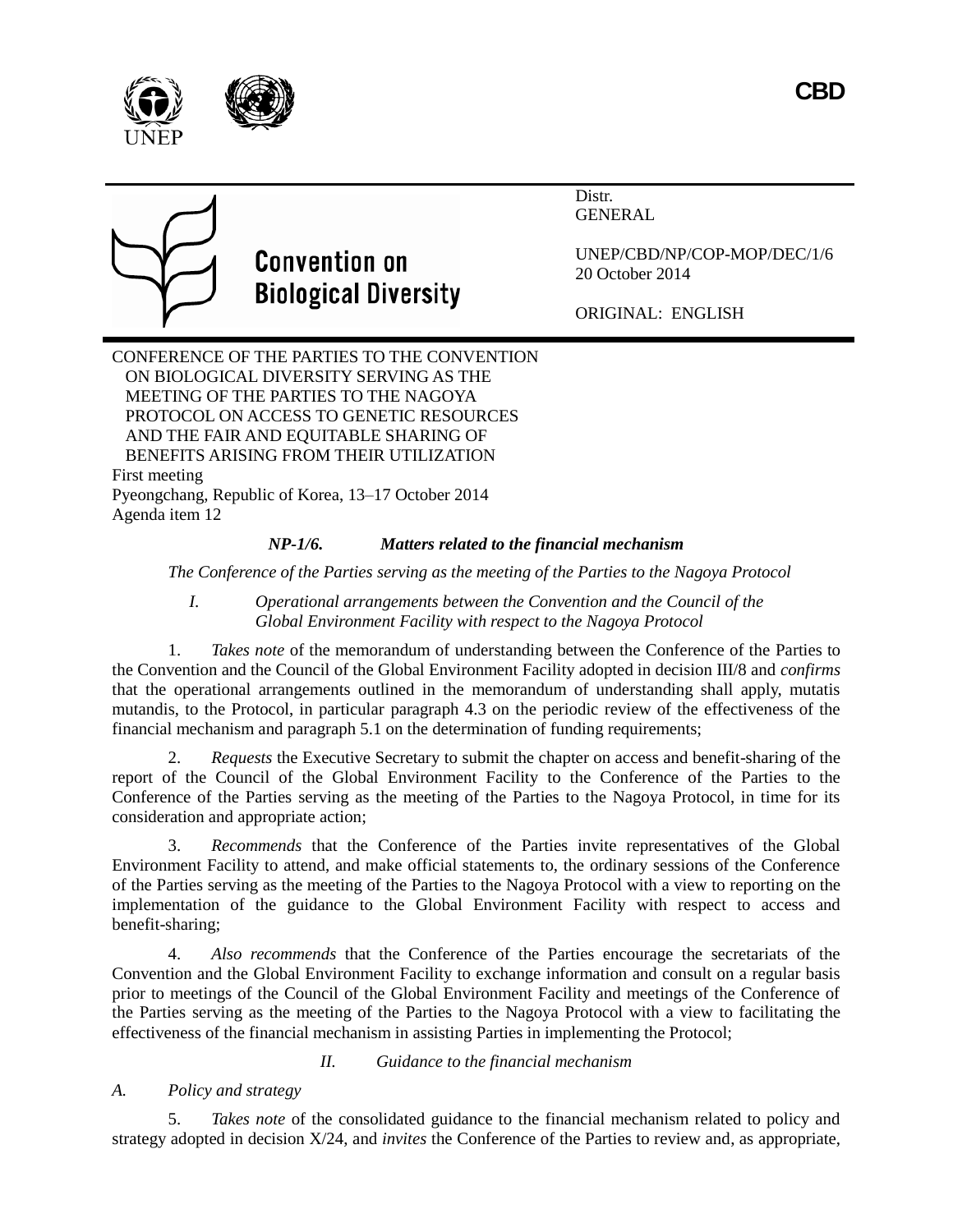revise this guidance to take into account new developments, such as the entry into force of the Nagoya Protocol;

*B. Programme priorities and eligibility criteria*

6. *Recommends* that the Conference of the Parties consider integrating the following guidance on programme priorities with respect to access and benefit-sharing into its overall guidance to the financial mechanism;

"*The Conference of the Parties,*

## **A. Programme priorities**

1. *Requests* the Global Environment Facility:

(a) To support activities contained in the guidance that the Conference of the Parties provided to the GEF in its decision XI/5, annex, appendix 1;

To make financial resources available, with a view to assisting eligible Parties in preparing their national reports;

(c) To support activities related to implementing the awareness-raising strategy for early action on Article 21 of the Protocol.

## **B. Eligibility criteria**

2. *Decides* that all developing countries, in particular the least developed and small island developing States, as well as countries with economies in transition, which are Parties to the Nagoya Protocol, are eligible for funding by the Global Environment Facility in accordance with its mandate;

3. *Adopts* the following transitional clause in the eligibility criteria for funding under the financial mechanism of the Protocol:

'Developing countries, in particular the least developed countries and small island developing States among them, and countries with economies in transition that are Parties to the Convention and provide a clear political commitment towards becoming Parties to the Protocol, shall also be eligible for funding by the Global Environment Facility for up to four years after the Nagoya Protocol has entered into force for the development of national measures and institutional capabilities in order to enable them to become a Party. Evidence of such political commitment, accompanied by indicative activities and expected milestones, shall take the form of a written assurance to the Executive Secretary that the country intends to become a Party to the Nagoya Protocol on completion of the activities to be funded.'

*III. Sixth replenishment of the Global Environment Facility*

7. *Welcomes* the sixth replenishment of the Global Environment Facility Trust Fund (GEF-6) and *expresses its appreciation* to the countries that contributed to the sixth replenishment;

8. *Also welcomes* the GEF-6 Biodiversity Focal Area Strategy, which includes Programme 8 on Implementing the Nagoya Protocol on Access and Benefit-Sharing, and *takes note* of the indicative programming targets for the various Biodiversity Focal Area objectives and programmes contained in document GEF/C.46/07/Rev.01;

9. *Urges* eligible Parties to prioritize access and benefit-sharing projects during the programming of their GEF-6 national allocations under the System for Transparent Allocation of Resources (STAR);

10. *Encourages* Parties to incorporate access and benefit-sharing activities into multi-focal-area projects, including the proposed "integrated approach pilots", as well as projects to be developed under the other biodiversity focal area programmes, including Programmes 1, 2, 7 and 9;